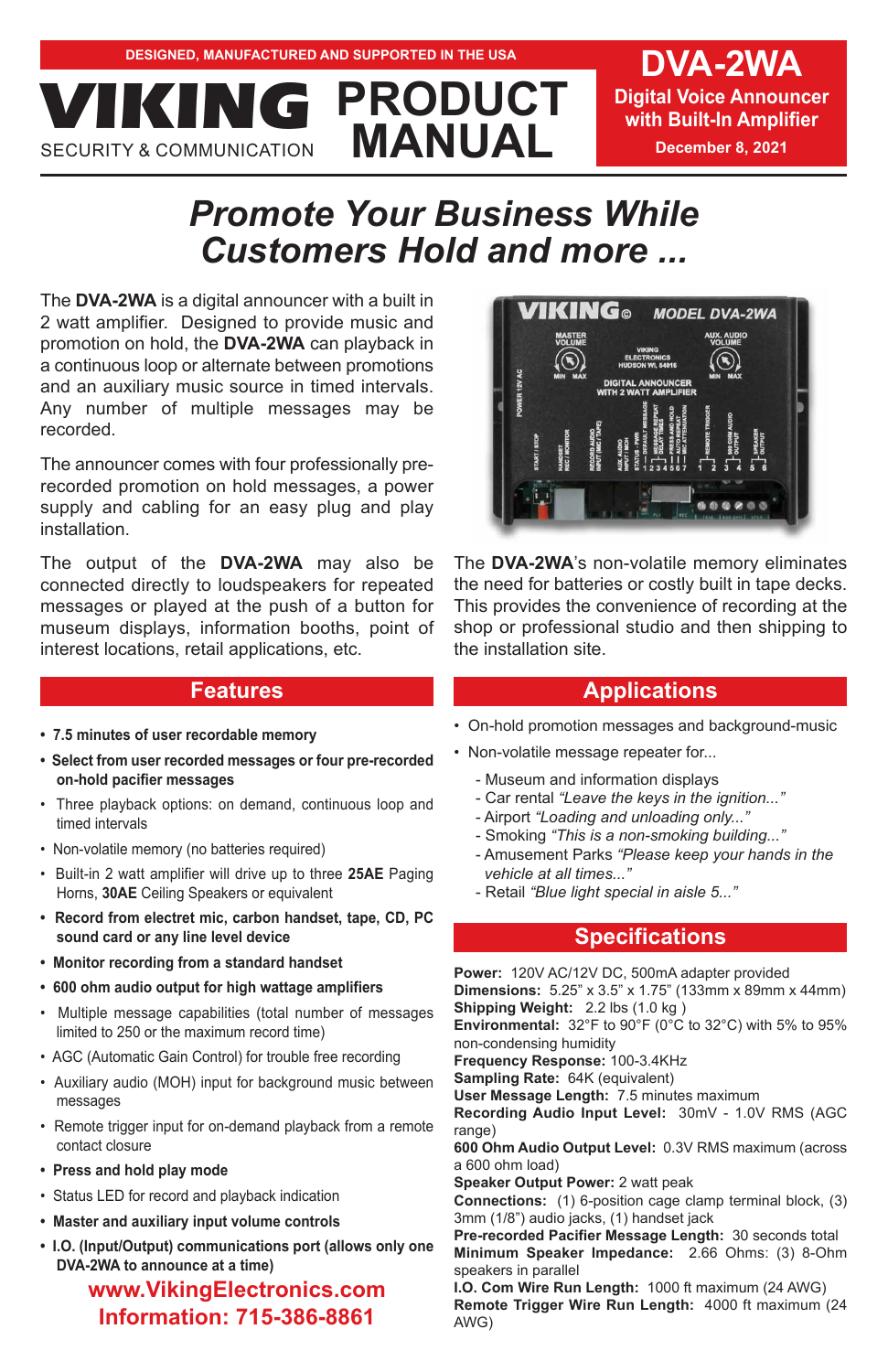# **Features Overview**



*IMPORTANT: Electronic devices are susceptible to lightning and power station electrical surges from both the AC outlet and the telephone line. It is recommended that a surge protector be installed to protect against such surges.* 

|                                                                                                                                                           | <b>VIKING</b>                                                 | <b>MODEL DVA-2WA</b>                                                                                        |                                                                                                                                                                                                              |
|-----------------------------------------------------------------------------------------------------------------------------------------------------------|---------------------------------------------------------------|-------------------------------------------------------------------------------------------------------------|--------------------------------------------------------------------------------------------------------------------------------------------------------------------------------------------------------------|
| <b>Master Volume Control:</b><br>Adjusts audio output level<br>of messages and auxiliary/<br>MOH audio.                                                   | MASTER<br>VOLUME<br>S<br>POWER 12V DC<br>MA <sub>2</sub><br>g | AUX. AUDIO<br>VOLUME<br><b>FLECTRONICS</b><br>⋐<br>MAX<br><b>DIGITAL ANNOUNCER</b><br>WITH 2 WATT AMPLIFIER | Auxiliary Audio Volume Control:<br>Adjust to match background music<br>volume to message volume.                                                                                                             |
| <b>Programming Switches:</b><br>Set message repeat times<br>and unit configurations<br>(see page 9).                                                      | ŽW<br>≂<br>ಠಿಂ                                                | $\overline{3}$ 4<br>$\circ \circ \circ$<br>Q                                                                | I.O. (Input/Output) Com Port:<br>Daisy-chain terminals A & B to multiple<br>DVA-2WA's. With this connection made,                                                                                            |
| <b>Record and Playback</b><br><b>Start/Stop Button:</b><br>For starting and stopping<br>recording and/or playback.<br><b>Handset Record/Monitor Jack:</b> | Т                                                             |                                                                                                             | the last DVA-2WA activated will turn off<br>the current announcement of any<br>previous DVA-2WA and allow only the<br>last DVA-2WA activated to be heard.<br>Note: This connection is polarity<br>sensitive. |
| Only a carbon type handset can be<br>used for recording. Any standard<br>handset may be used for monitoring.                                              |                                                               |                                                                                                             | <b>Amplified Speaker Output:</b><br>Connect directly to speakers. Up to three<br>8-Ohm speakers maximum.                                                                                                     |
| Record Audio Input Jack:<br>For electret Mic or line level audio input<br>from tape, CD, PC, etc. (1/8" mono jack)                                        |                                                               |                                                                                                             | <b>Important:</b> If you experience hum during<br>the playback of user-recorded messages,<br>earth ground Speaker Output terminal 5<br>before recording messages.                                            |
| <b>Auxiliary Audio/MOH Input: -</b><br>For timed background music between<br>promotional messages. (1/8" mono jack)                                       |                                                               |                                                                                                             | 600 Ohm Audio Output: Connect to<br>music input port of phone system or higher<br>watt amplifier. (1/8" mono jack)                                                                                           |
| Status LED:<br>Indicates which function the DVA-2WA is currently<br>performing. See the chart below for function descriptions.                            |                                                               |                                                                                                             | Remote Trigger Input: Connect to a<br>momentary contact closure for single<br>on-demand playback.                                                                                                            |
| <b>Status</b>                                                                                                                                             | <b>Function</b>                                               |                                                                                                             |                                                                                                                                                                                                              |
| <b>OFF</b>                                                                                                                                                | Idle                                                          |                                                                                                             | <b>PLAY/RECORD Selector Switch:</b><br>Move switch to the left to select the play                                                                                                                            |
| <b>ON Steady</b>                                                                                                                                          | Ready to record                                               |                                                                                                             | mode. Move switch to the right to select<br>the record mode.                                                                                                                                                 |
| <b>Fast Flash</b>                                                                                                                                         | Recording                                                     |                                                                                                             |                                                                                                                                                                                                              |
| Flash                                                                                                                                                     | Playback                                                      |                                                                                                             |                                                                                                                                                                                                              |
| <b>Slow Flash</b>                                                                                                                                         | Delay time                                                    |                                                                                                             |                                                                                                                                                                                                              |
| Pulse Hi/Lo                                                                                                                                               | Memory overflow                                               |                                                                                                             |                                                                                                                                                                                                              |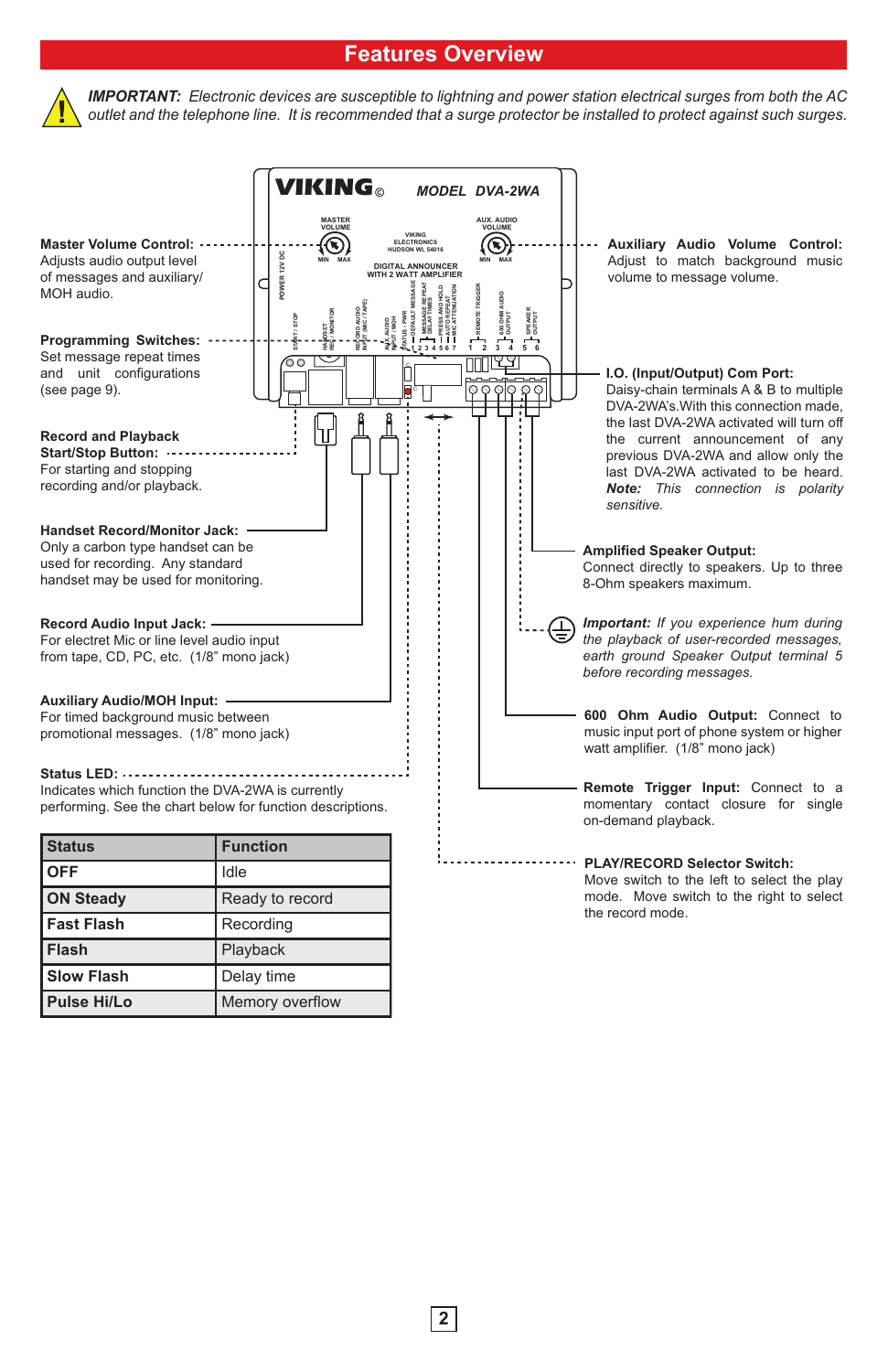## **A. Pre-Recorded or User-Recorded Promotion and Music On Hold**

In this application, the **DVA-2WA** will play a continuous loop to your phone system's music-on-hold port.



### **B. Information On-Demand**

#### **1. On-Demand with Uninterruptible Announcement**

This application is ideal for situations in which a momentary contact closure will trigger the announcement or message. Once triggered, the unit will play its entire message. When the message has finished, the switch can be activated again to play the next message (or repeat the first message if only one is recorded).





*\* Note: Up to three 8-ohm speakers may be connected (not included). Viking models 25AE Paging Horn, 30AE Ceiling Speaker or equivalent are recommended. For more information, see DOD 498.*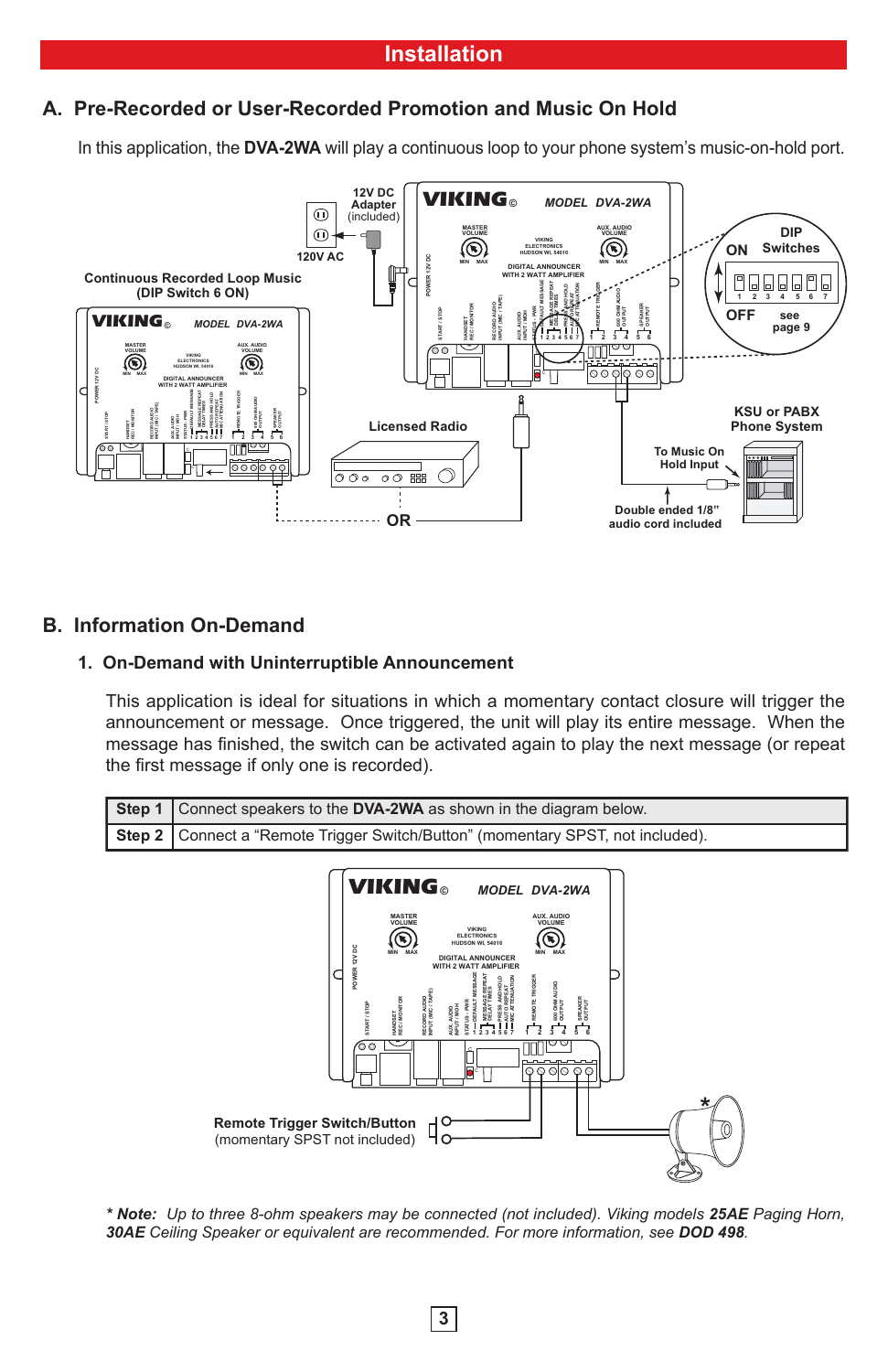#### **2. On-Demand with Uninterruptible Announcement (Single Start/Stop Switch/Button)**

This application is ideal for situations in which a single switch or button is used to start or stop the message.

| Step 1   Connect speakers to the DVA-2WA as shown right.                                                                                                     |  |  |
|--------------------------------------------------------------------------------------------------------------------------------------------------------------|--|--|
| Solder a momentary SPST switch/button to the "REMOTE SW" pads 1 & 2. This will allow<br>Step 2 users to start and stop messages from a single remote switch. |  |  |



*\* Note: Up to three 8-ohm speakers may be connected (not included). Viking models 25AE Paging Horn, 30AE Ceiling Speaker or equivalent are recommended. For more information, see DOD 498.*

#### **3. On-Demand with interruptible Announcement (Separate Start/Stop Switches/Buttons)**

This application is ideal for situations in which separate switches or buttons are used to start or stop the message.

| Step 1   Connect speakers to the DVA-2WA as shown right.                                                                       |
|--------------------------------------------------------------------------------------------------------------------------------|
| Step 2   Use the "Remote Trigger Switch/Button" for the "Start" Switch.                                                        |
| <b>Step 3</b> Use the optional Remote Stop Switch on the <b>I.O.COM</b> connections <b>A</b> & <b>B</b> for the "Stop" Switch. |



*\* Note: Up to three 8-ohm speakers may be connected (not included). Viking models 25AE Paging Horn, 30AE Ceiling Speaker or equivalent are recommended. For more information, see DOD 498.*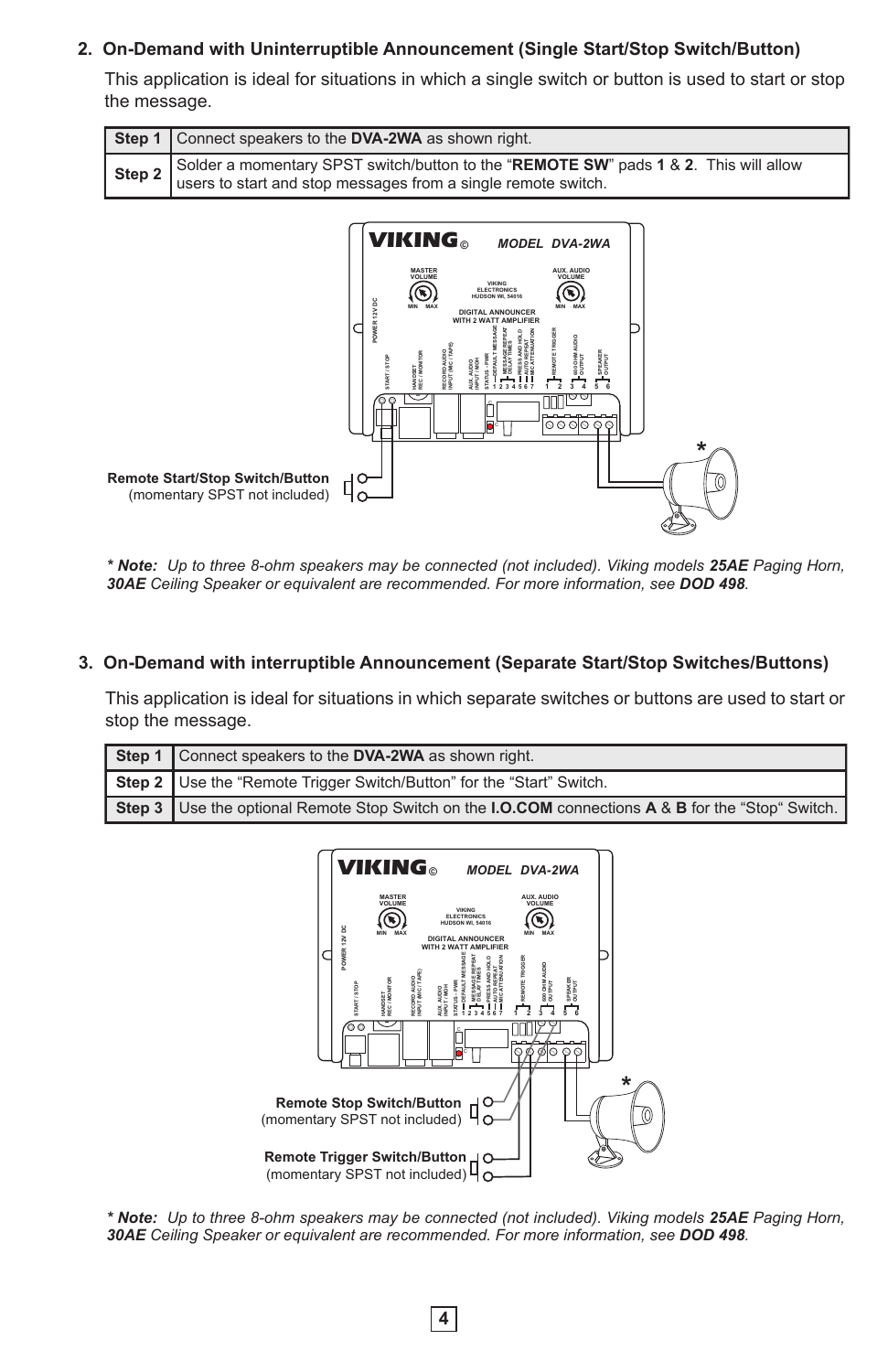#### **4. Multiple Units with I.O. (Input/Output) Communication**

When installing multiple **DVA-2WA**'s in displays that are close enough together to cause audible interference, the I.O. communication will allow only one **DVA-2WA** to announce at a time. The last unit to be triggered will announce its message, disabling any current messages played from any previously triggered **DVA-2WA**.

| Step 1 | Connect speakers and remote momentary switches to the DVA-2WAs as shown in Installation<br>sections 1, 2 or 3.  |
|--------|-----------------------------------------------------------------------------------------------------------------|
| Step 2 | Connect the I.O. Com connections as shown below to prevent two announcers from playing at<br>one time.          |
| Step 3 | A remote "stop" switch can be connected to the I.O Connections A & B. A momentary closure<br>will stop message. |



*\* Note: Up to three 8-ohm speakers may be connected (not included). Viking models 25AE Paging Horn, 30AE Ceiling Speaker or equivalent are recommended. For more information, see DOD 498.*

# **C. Continuous Loop (Repetitive Information)**

Single or multiple informational messages may be repeated continuously or you may use the message repeat delay time option for adding timed intervals between messages.

| Step 1 | Adjust DIP switches 2, 3 and 4 for delay<br>times of 2 seconds to 30 minutes (see<br>page 9).                                                              |  |
|--------|------------------------------------------------------------------------------------------------------------------------------------------------------------|--|
| Step 2 | Connect speakers or auxiliary amplifier.<br>The Unit will power up to three 8-ohm<br>speakers, or can provide a 600 ohm signal<br>to auxiliary amplifiers. |  |
| Step 3 | Set DIP switch 6 to the ON position for<br>continuously repeated playback                                                                                  |  |

*\* Note: Up to three 8-ohm speakers may be connected (not included). Viking models 25AE Paging Horn, 30AE Ceiling Speaker or equivalent are recommended. For more information, see DOD 498.*

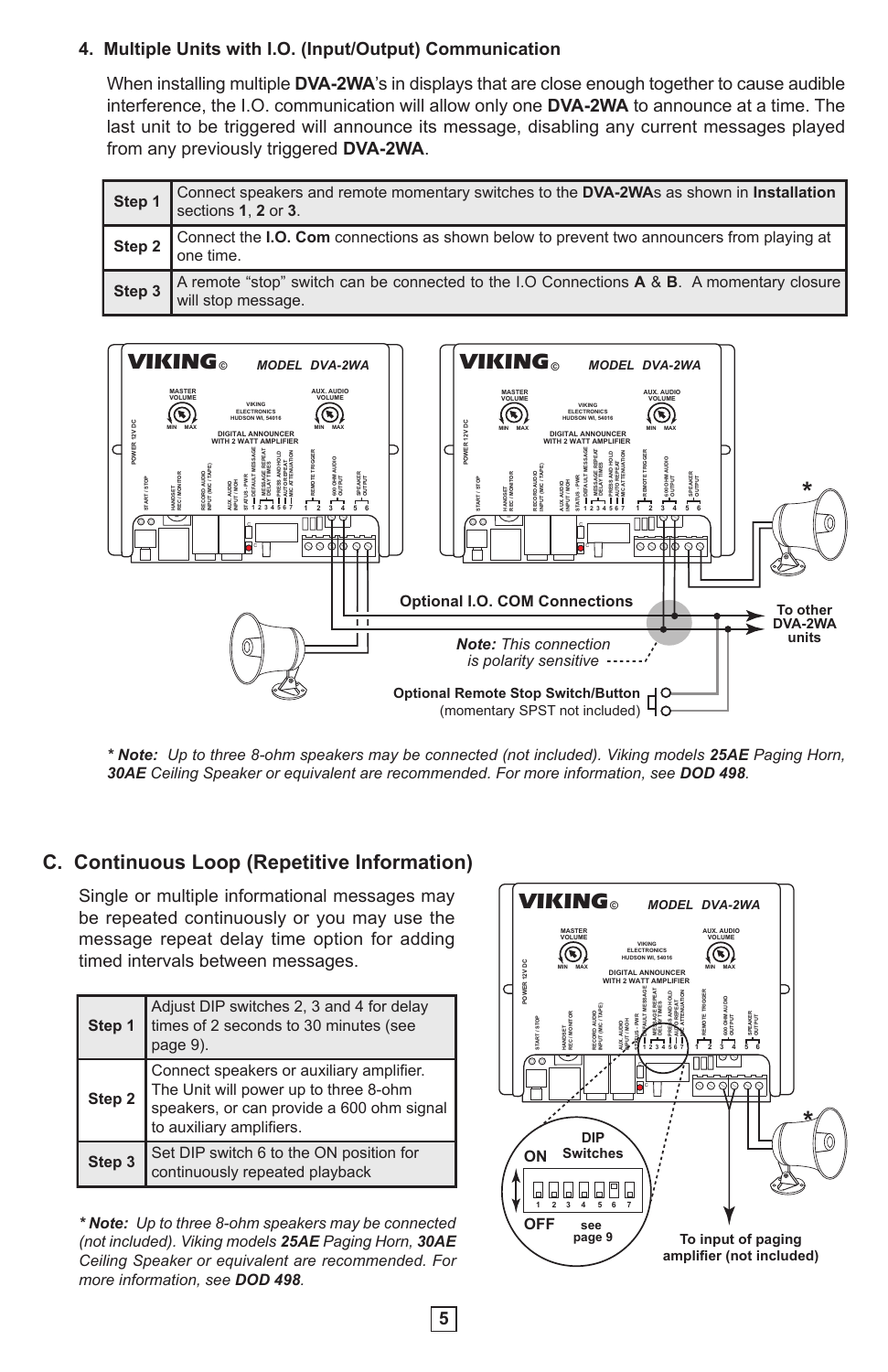### **D. Single Line 7.5 Minute Digital Announcer**

In this application, the **RAD-1A** Remote Access Device will answer the line and trigger the message on the **DVA-2WA** to play from the beginning.

| Step 1   Connect as shown.                                                  |  |
|-----------------------------------------------------------------------------|--|
| Step 2   Turn DIP switch 5 ON (see page 9).                                 |  |
| Step 3   Program the RAD-1A as shown in the RAD-1A Product Manual, DOD 410. |  |

*Important: The RAD-1A "Call Timer" must be programmed to a time long enough for the DVA-2WA to play its entire message. Please refer to the RAD-1A Product Manual, DOD 410.*



#### **E. Time Activated Messages Over a Paging System**

In this application, the **DVA-2WA** is used in conjunction with a Viking **CTG-1A** Clock Controlled Tone Generator (**DOD 461**) to provide time activated promotional voice messages over an existing paging system.



*\* Note: Up to three 8-ohm speakers may be connected (not included). Viking models 25AE Paging Horn, 30AE Ceiling Speaker or equivalent are recommended. For more information, see DOD 498.*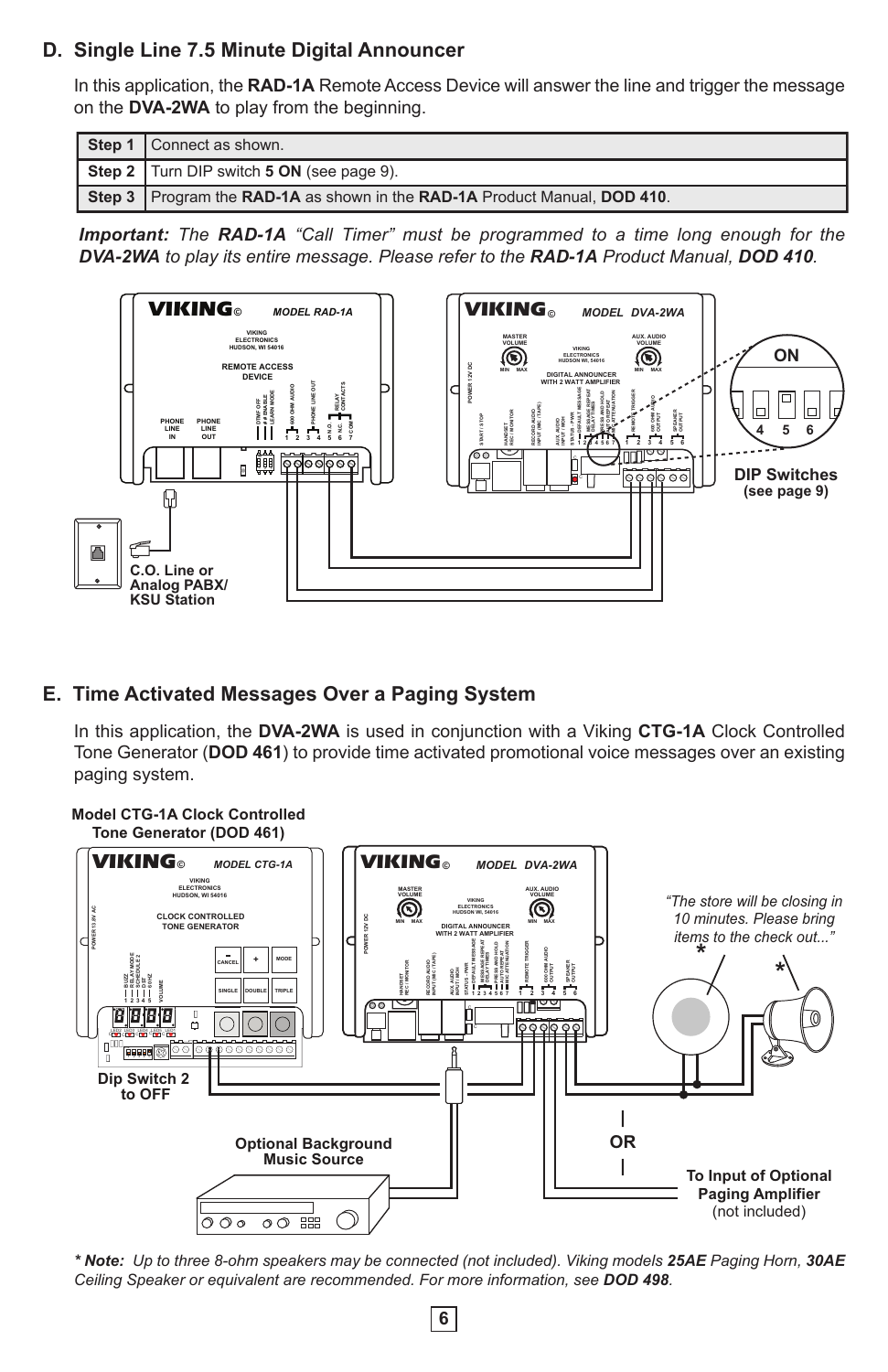| Step 1. | Set DIP switch 1 to the OFF position and remove any background music source from the AUX<br><b>AUDIO</b> input.                                                                                                                               |  |
|---------|-----------------------------------------------------------------------------------------------------------------------------------------------------------------------------------------------------------------------------------------------|--|
| Step 2. | Connect the 1/8" Electret microphone plug to the Record Audio input and set DIP switch 7 to the<br>OFF position or connect a carbon handset to the modular jack of the <b>DVA-2WA</b> and set DIP switch<br>7 to the ON position. See page 9. |  |
| Step 3. | Slide the PLAY/RECORD switch to the right, the LED will light steady to indicate the DVA-2WA is in<br>the record mode. Note: To avoid feedback, turn the Master Volume control to "min" position.                                             |  |
| Step 4. | Momentarily press the <b>START/STOP</b> button to begin recording. The LED will flash fast to indicate<br>you are recording.                                                                                                                  |  |
| Step 5. | Momentarily press the <b>START/STOP</b> button again to stop recording, the LED will light steady.                                                                                                                                            |  |
| Step 6. | Repeat steps 4 and 5 for each message you wish to record.                                                                                                                                                                                     |  |
| Step 7. | Slide the PLAY/RECORD switch to the left to place the DVA-2WA back into the play mode.                                                                                                                                                        |  |
| Step 8. | Turn up the Master Volume control and review recording(s) by momentarily pressing the<br><b>START/STOP</b> button and listening to messages in handset, speakers or 600 ohm output.                                                           |  |

# **A. Recording from an Electret Microphone or Carbon Handset**

*Notes: If the total available record time is surpassed while recording, the status LED will pulse hi-low. To rerecord all user-recorded messages, move the switch to play then back to the record position. This will allow you to record over all the previous messages in memory.*



**7**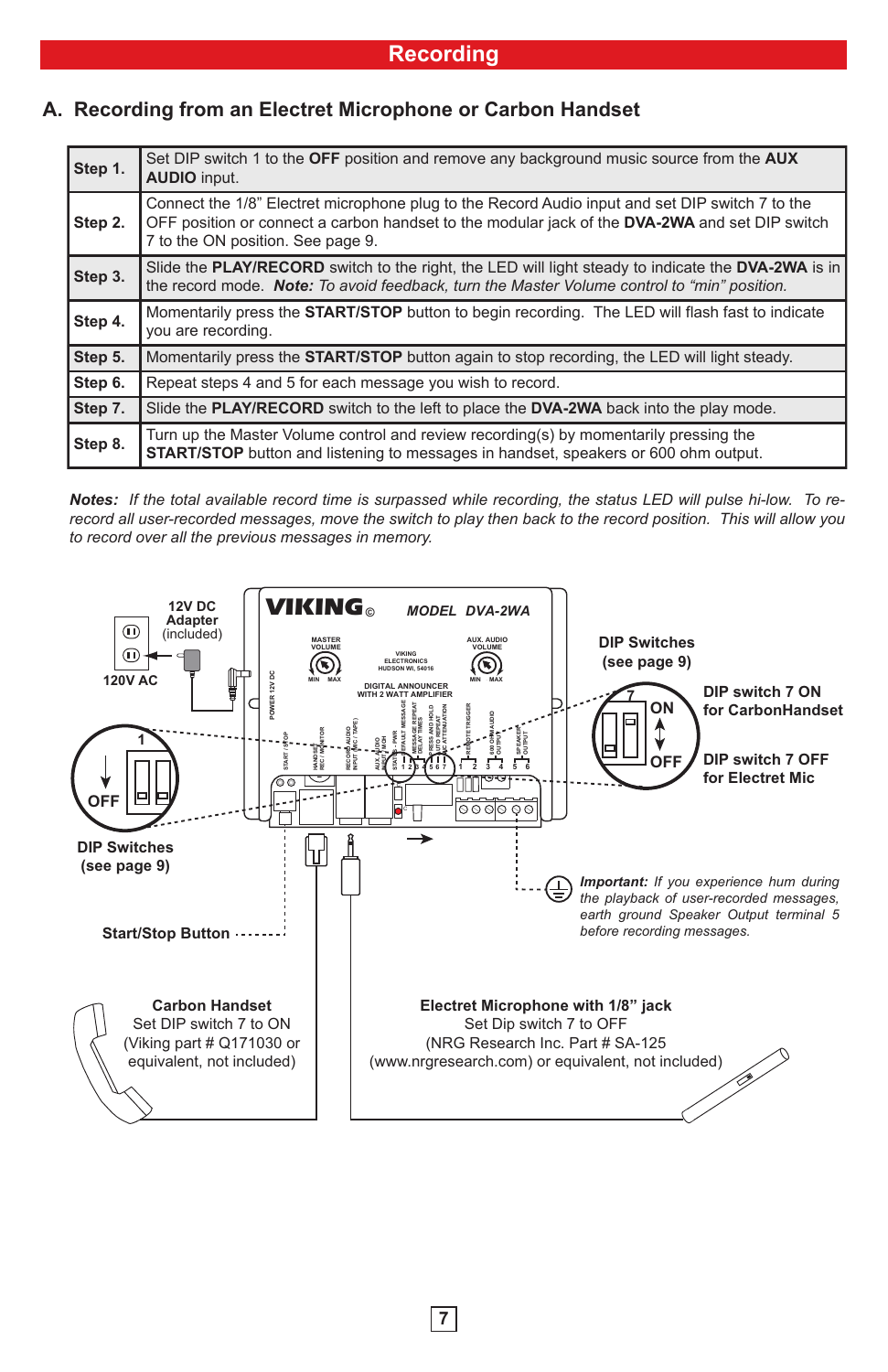# **B. Recording from a Tape, CD Player or Any Line Level Source (PC sound card, etc)**

| Step 1. | Set DIP switch 1 to the OFF position and DIP switch 7 in the ON position and disconnect any<br>background music source from the AUX AUDIO input. See page 9.            |
|---------|-------------------------------------------------------------------------------------------------------------------------------------------------------------------------|
| Step 2. | Set the volume on the MP3 player / Tape player / CD player / PC to the middle position.                                                                                 |
| Step 3. | Connect the output from the MP3 player / Tape player / CD player / PC to the RECORD AUDIO input<br>jack of the DVA-2WA using the double ended 1/8" audio cord provided. |
| Step 4. | Slide the Play/Rec switch to the right, the LED will light steady to indicate the DVA-2WA is in the<br>record mode.                                                     |
| Step 5. | Momentarily press the <b>START/STOP</b> button to begin recording. The LED will flash fast to indicate<br>you are recording.                                            |
| Step 6. | Momentarily press the <b>START/STOP</b> button again to stop recording, the LED will light steady.                                                                      |
| Step 7. | Repeat steps 5 and 6 for each message you wish to record.                                                                                                               |
| Step 8. | Slide the PLAY/RECORD switch to the left to place the DVA-2WA back into the play mode.                                                                                  |

*Notes: If the total available record time is surpassed while recording, the status LED will pulse hi-low. To rerecord all user-recorded messages, move the switch to play then back to the record position. This will allow you to record over all the previous messages in memory.*

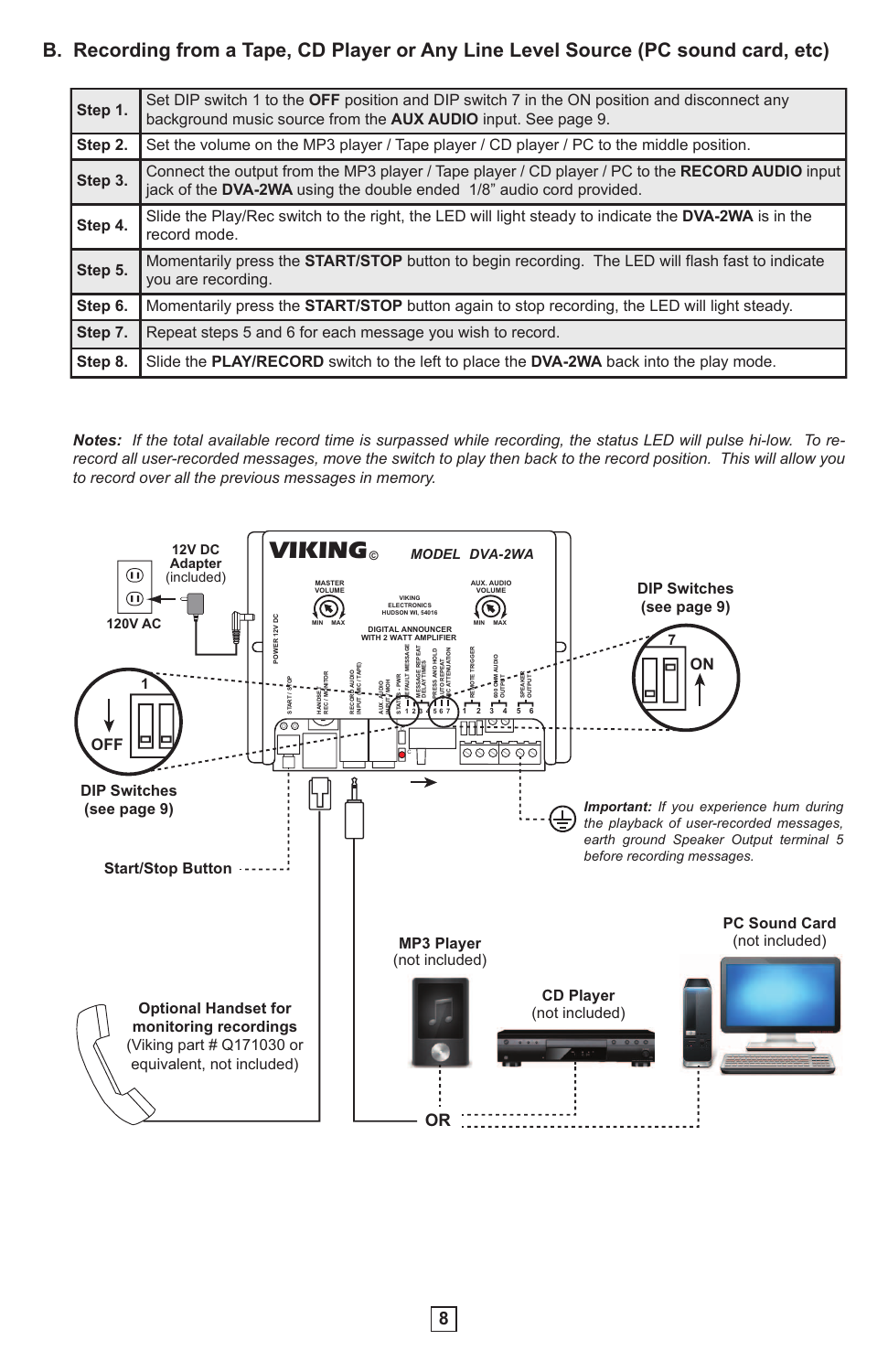# **DIP Switch Programming**



### **A. DIP Switch 1: Pre-Recorded or User-Recorded Messages**

**ON =** Unit will only playback the professionally pre-recorded on-hold pacifier messages (4 messages, approximately 30 seconds of total playback time). See the table below for specifications. *Note: The 4 pre-recorded messages are stored in non-volatile memory and cannot be re-recorded or erased.*

**OFF =** Unit will only playback the user-recorded message(s) (total number of messages limited to 250 or the maximum record time of 7.5 minutes).

| Message #               | Length                                                                                                                                      | <b>Message</b>                                                         |  |
|-------------------------|---------------------------------------------------------------------------------------------------------------------------------------------|------------------------------------------------------------------------|--|
|                         | 4.5 <sub>sec</sub>                                                                                                                          | "Please continue to hold. We'll be back with you as soon as possible." |  |
| $\overline{2}$          | "Thank you for holding, we look forward to talking with you. Please continue to<br>7.5 sec<br>hold and we'll be back with you in a moment." |                                                                        |  |
| 3                       | "Please continue to hold. Your call is very important to us. We'll be back with<br>6.5 <sub>sec</sub><br>you in a moment."                  |                                                                        |  |
| $\overline{\mathbf{4}}$ | "Thank you for holding. We appreciate your patience. Please hold the line and<br>6.5 <sub>sec</sub><br>we'll be right back with you."       |                                                                        |  |

#### **B. DIP Switches 2 / 3 / 4: Delay Time Between Message Playback**

These DIP switches are used to select the delay time for background music between message playback. Use the table at the right to select your desired delay time.

| Switch 2   | Switch 3   | Switch 4   | <b>Delay Time</b> |
|------------|------------|------------|-------------------|
| <b>OFF</b> | <b>OFF</b> | <b>OFF</b> | 2 seconds         |
| <b>OFF</b> | <b>OFF</b> | ON         | 15 seconds        |
| <b>OFF</b> | ON         | <b>OFF</b> | 30 seconds        |
| <b>OFF</b> | ON         | ON         | 60 seconds        |
| ON         | <b>OFF</b> | <b>OFF</b> | 5 minutes         |
| ON         | <b>OFF</b> | ON         | 7.5 minutes       |
| ON         | ON         | <b>OFF</b> | 15 minutes        |
| ON         | ON         | ON         | 30 minutes        |

### **C. DIP Switch 5: Remote Trigger Operation**

**ON =** Message will only play while a contact is maintained across terminals 1 and 2. **OFF =** Message will continue to play after contact is removed.

#### **D. DIP Switch 6: Continuous/Normal Play Mode**

**ON =** Continuous loop. **OFF =** Normal play.

#### **E. DIP Switch 7: Input Gain Adjustment**

**ON =** Reduce gain for line level devices. **OFF =** High gain for electret mics.

**9**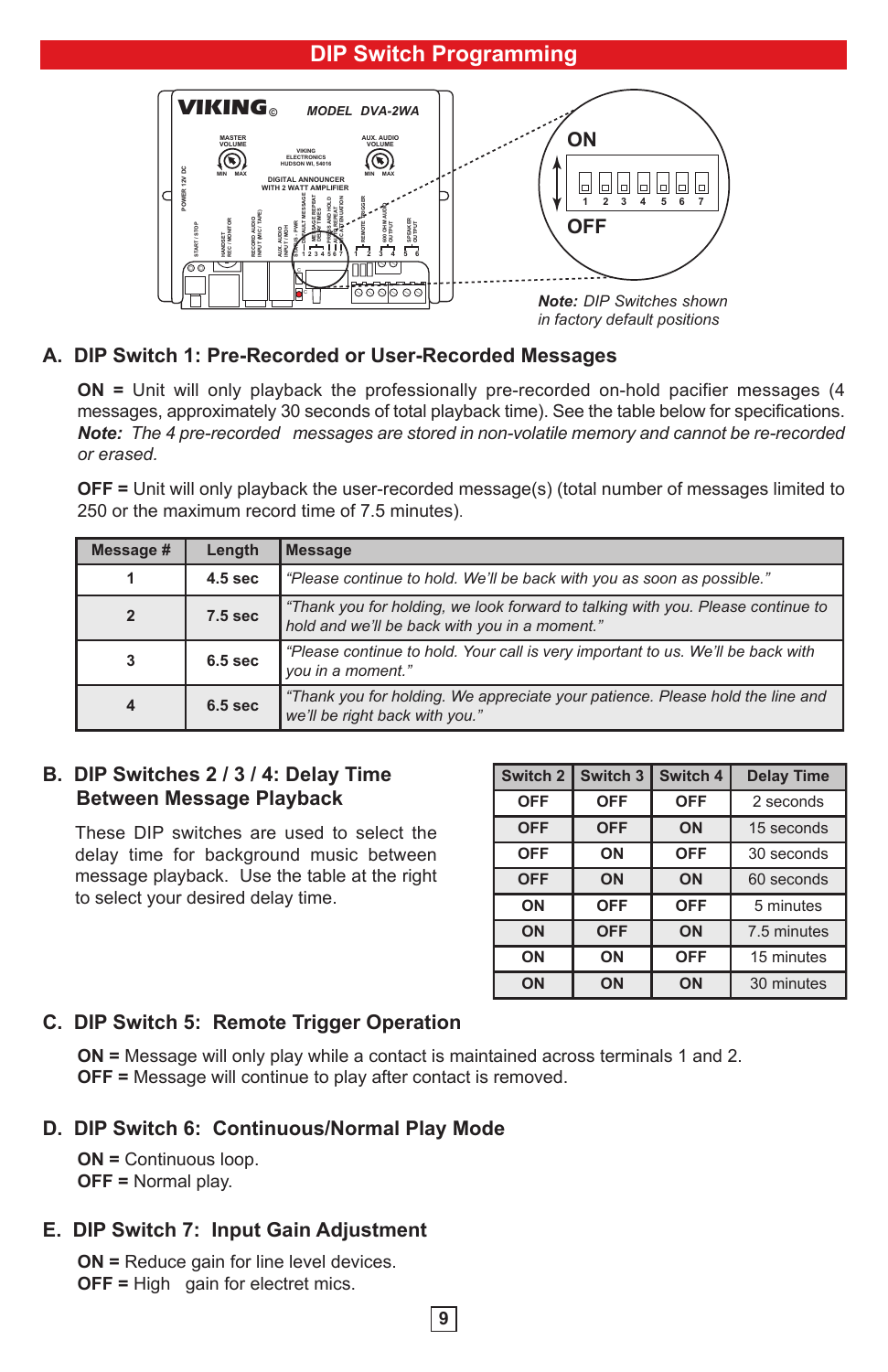# **A. Recording**

The **DVA-2WA** is designed to be recorded from any line level source (tape/CD player, PC soundcard, etc.) or live from an Electret microphone or carbon handset. Single or multiple messages may be recorded. You may record up to 250 messages, but the total length of all messages may not exceed the maximum record time. With the **PLAY/RECORD** switch in the **RECORD** (right) position follow the steps in the **Recording** section on pages 7 and 8.

# **B. Information On-Demand**

With the **PLAY/RECORD** switch in the **PLAY** position, the **DVA-2WA** is ready to play. Momentarily press the start switch on the front panel or a remote switch connected to the remote trigger terminals (or "**REMOTE SW**" pads **1** & **2**) to initiate a single message playback. Each message will playback one at a time in the order in which they were recorded. After a message has been played, the button must be pressed again for the next message. The **START/ STOP** switch on the front panel (or the switch connected to "**REMOTE SW**" pads **1** & **2**) can also be used to start and stop message playback. Momentarily pressing the switch during an announcement will stop playback and will also reset the unit to begin playback from the first message recorded on the next switch activation or remote trigger.

# **C. Continuous Loop (DIP Switch 6 ON)**

In the continuous loop mode (see **Installation** section **C**), the **DVA-2WA** will play all recorded messages one at a time in the order in which they were recorded with programmed delay times between each message. Delays between message playback are selectable from 2 seconds to 30 minute increments (see **DIP Switch Programming** section **B**). If a background music source is connected, music will be faded in and out during the delay times.

*Note: If the Auxiliary Audio is not loud enough, and the AUX AUDIO is at maximum, increase the volume of your music source (licensed radio, etc.)*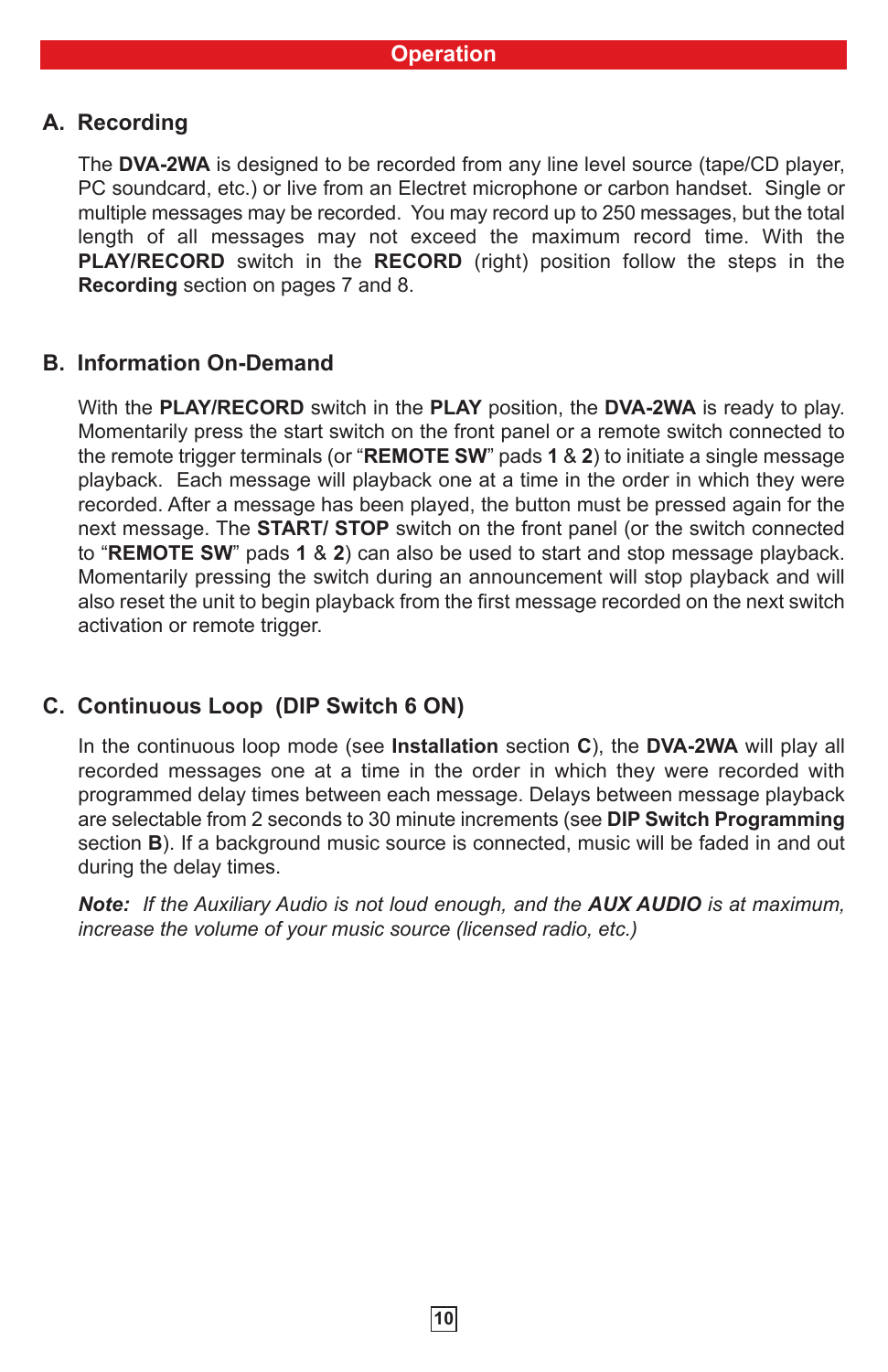### **Related Products**

# **Cost Effective Speakers for Indoor and Outdoor Use**



The **25AE**, **30AE**, **35AE**, and **40AE** paging speakers provide additional economical paging coverage to existing Viking paging units (**PA-2A**, **PA-15**, **PA-30**, **PA-60**, **HF-3W**, **M2W**) or to any system with an 8 ohm output.

In outdoor, factory or warehouse environments, **25AE** paging horns are the best method of producing

understandable sound. In these environments the directional design allows the installer to focus the sound cone down aisles and toward work areas.

In office and restaurant environments, it is best to distribute sound more evenly. Ceiling mounted **30AE**, **35AE**, or **40AE** speakers in close proximity offer the best distribution and are cost effective. The **35AE** speakers include a volume control.

### **Line Powered Remote Access Device**

The **RAD-1A** Remote Access Device gives authorized users remote access to PABX, Centrex and Electronic Key system features. It can also provide bridging to a second central office line. With two levels of access and programmable toll restriction, the **RAD-1A** provides the security required to help prevent phone system and toll abuse.

The **RAD-1A** answers on the first ring and disconnects on CPC, call time out, silence time out, return dial tone or by dialing #7. Separate 600 ohm



**For more info, see DOD 410**

audio and telephone line outputs are provided, allowing connection to audio amplifiers, digital announcers, telephone lines or analog PABX extensions. For "line extender" applications, the user does not have to hang up and redial the **RAD-1A** to make another call. The **RAD-1A** will also provide a hookswitch flash on the telephone line out ports to access PABX, Centrex or Electronic Key system features.

# **Add Time Controlled Alert Tones and Emergency Tones to Your Paging System**



Viking's model **CTG-1A** is a clock controlled tone generator designed to provide accurately timed bong alert tones or buzzer alert tone sounds over an existing paging system.

TThe **CTG-1A** can be programmed to output single, double or triple alert tones with up to 128 events in a 24 hour period in each of two separate schedules. These bong / buzzer sounds are ideal for indicating the start and end of shifts, break times, lunch periods, etc. for factories, schools, or any business requiring an audible indication of specified times. Each day of the week can be programmed to either schedule

1, schedule 2 or off, allowing you to turn off the alert tones during specific days of the week (weekends, etc.) In place of sending tones, the **CTG-1A** can operate in the Timed Relay Mode to turn on or off the relay at certain times of the day. The **CTG-1A** has three contact closure inputs for triggering an emergency siren, evacuation signal or a doorbell sound. See **DOD 461** for more information.

**11**